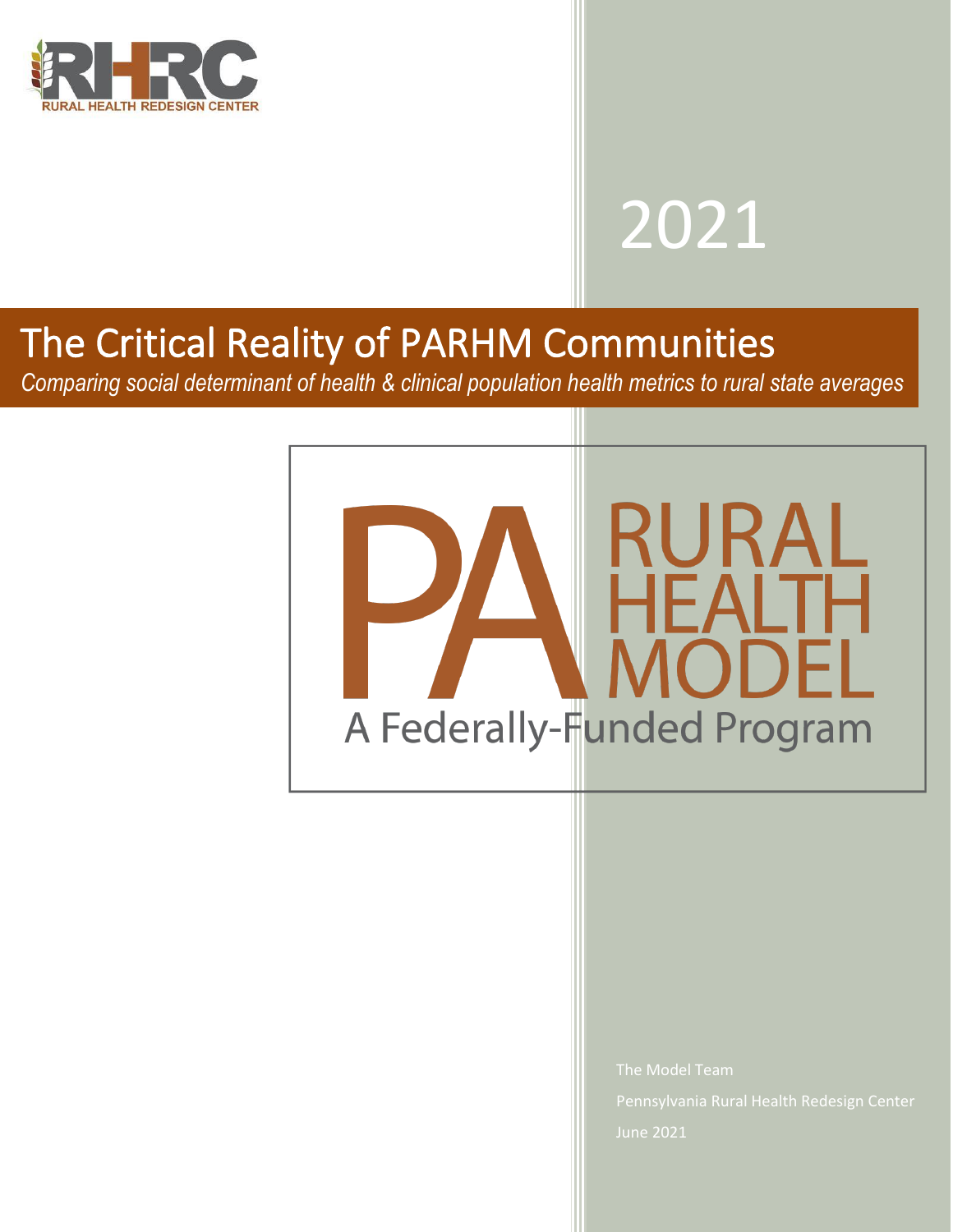

# **PREFACE:**

The following report contains an analysis of social determinant of health factors and clinical outcomes in the communities served by the Pennsylvania Rural Health Model *(PARHM).* As prefaced by the previously released RHRC study *"The Bridge Between Urban and [Rural: A closer look at the inequities of rural](https://123rjwenterprisescom.sharepoint.com/sites/123RJWEnterprisesLLC/doh/Shared%20Documents/RHRCA/Current%20Projects/The%20Bridge%20Between%20Urban%20&%20Rural_Case%20for%20PARHM_REDACTED.pdf)  [communities and PARHM's impact on them"](https://123rjwenterprisescom.sharepoint.com/sites/123RJWEnterprisesLLC/doh/Shared%20Documents/RHRCA/Current%20Projects/The%20Bridge%20Between%20Urban%20&%20Rural_Case%20for%20PARHM_REDACTED.pdf)*, many hospitals participating in the Model face great disparities including inflated poverty, unemployment, and disability rates as well as geographic barriers which all result in a poorer quality of life. In follow-up to those findings, this analysis has been conducted to identify if these communities also face poorer health outcomes as a result of the demographic disparities.

This study was configured using public, county-level data provided by the Pennsylvania Department of Human Services *(PA DHS),* along with other supporting statistics and datasets. Specific metrics examined include additional poverty and food insecurity rates, as well as general and disease-specific death rates. The results further support those of previous studies released in that for 76 percent of the population health metrics examined, results for PARHM counties were worse compared to state total, rural, and urban averages. These findings highlight the critical nature of these communities and place additional emphasis on the significance of the support and stability provided to them by Model participant hospitals.

This report has been organized into the following categories based on the data provided.

- **1. Overview of PARHM's footprint**
- **2. Social Determinant of Health Factors**
- **3. Clinical Outcomes**

The following pages will provide a summary of the findings of this analysis. The goal of this report is to inform the Model team and hospital leadership of potential transformation goals and opportunities to improve health equity. In addition, this study can provide the public with educational insight into the current, critical state of PARHM communities as well as the importance of participant hospitals in providing support and stability to them.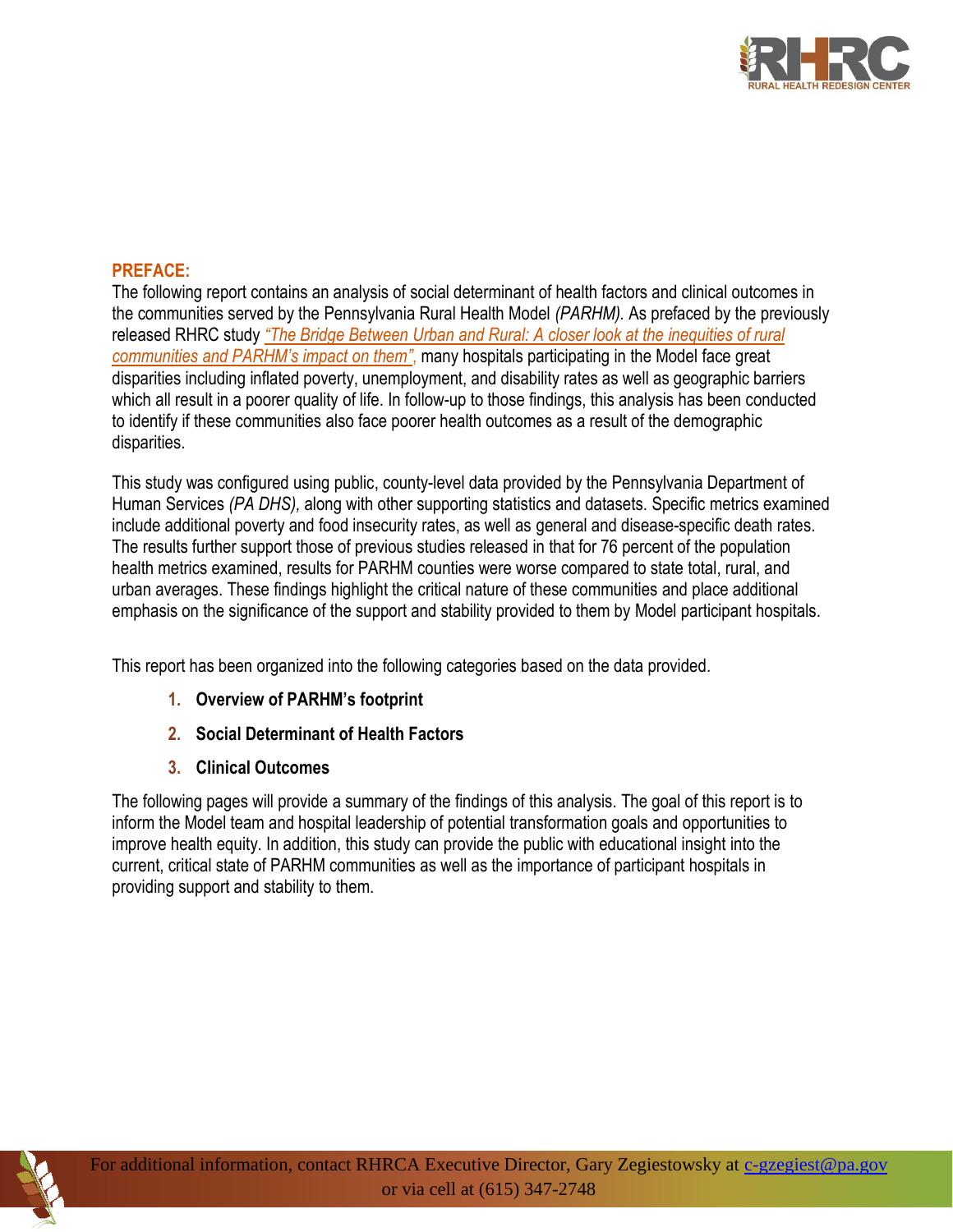

# **DEFINITIONS**

For the purposes of this analysis, and to ensure concise, easy-to-read narrative, please review the following term definitions.

**Catchment Area:** The areas in which the impacts of the Pennsylvania Rural Health Model can be seen – communities served by Model participant hospitals, as determined by patient zip codes. **DHS:** Pennsylvania Department of Human Services

**HAP:** Hospital and Healthsystem Association of Pennsylvania

**PARHM:** The Pennsylvania Rural Health Model – also referred to as *"The Model and/or Program"* **Participant Communities:** The catchment areas of participant hospitals - also referred to as "*communities served by PARHM and/or participant hospitals"*

**Participant Counties:** Rural Pennsylvania counties containing at least one PARHM participant hospital – also referred to as *"PARHM counties*"

**RHRC:** Rural Health Redesign Center – the organization responsible for the administration of PARHM.

## **METHOD**

The primary source of data for this analysis was provided by the Health Equity Analysis Tool *(HEAT)* developed by the Pennsylvania Department of Human Services *(PA DHS).<sup>1</sup>* This purpose of HEAT is to assist in the identification of areas where improvements in health equity can be made. This data was based on the years of 2018 and 2019. Due to this reflected timeframe, effects of the Model were not yet prevalent. Therefore, the findings of this report reflect the starting point for participant hospitals for use of future comparison to gauge Model success.

Once extracted from the DHS website, the data was then separated by county into state total, urban, rural, and PARHM participant sectors based the Center for Rural Pennsylvania's definition of "rural".<sup>2</sup> The values for the various metrics were then aggregated based on these categories. Once calculated, the results for counties containing at least one PARHM participant hospital were compared to the state total and rural averages. As previously mentioned, these counties measured unfavorably in many of the categories, conveying the high-risk nature of the communities and highlighting the importance of the Model to keep healthcare facilities open in these areas.

Additional sources for supporting data include the Center for Rural Pennsylvania, the Hospital & Health System Association for Pennsylvania *(HAP)*, and the Rural Health Redesign Center *(RHRC)*.

Supporting geographic visualization have been developed based on the findings of this report and those previous to it. These provide an alternative method of viewing the results, identifying trends based on location, and understanding the geographic footprint of PARHM. Throughout the narrative of this report, links to visualizations that are relevant to the content of that section will be provided.

*To view a comprehensive document containing the multiple different visualizations, [click here.](https://123rjwenterprisescom.sharepoint.com/sites/123RJWEnterprisesLLC/doh/Shared%20Documents/RHRCA/Current%20Projects/Understanding%20PARHM%20geographies_comprehensive%20list%20of%20PARHM%20maps.pdf)*

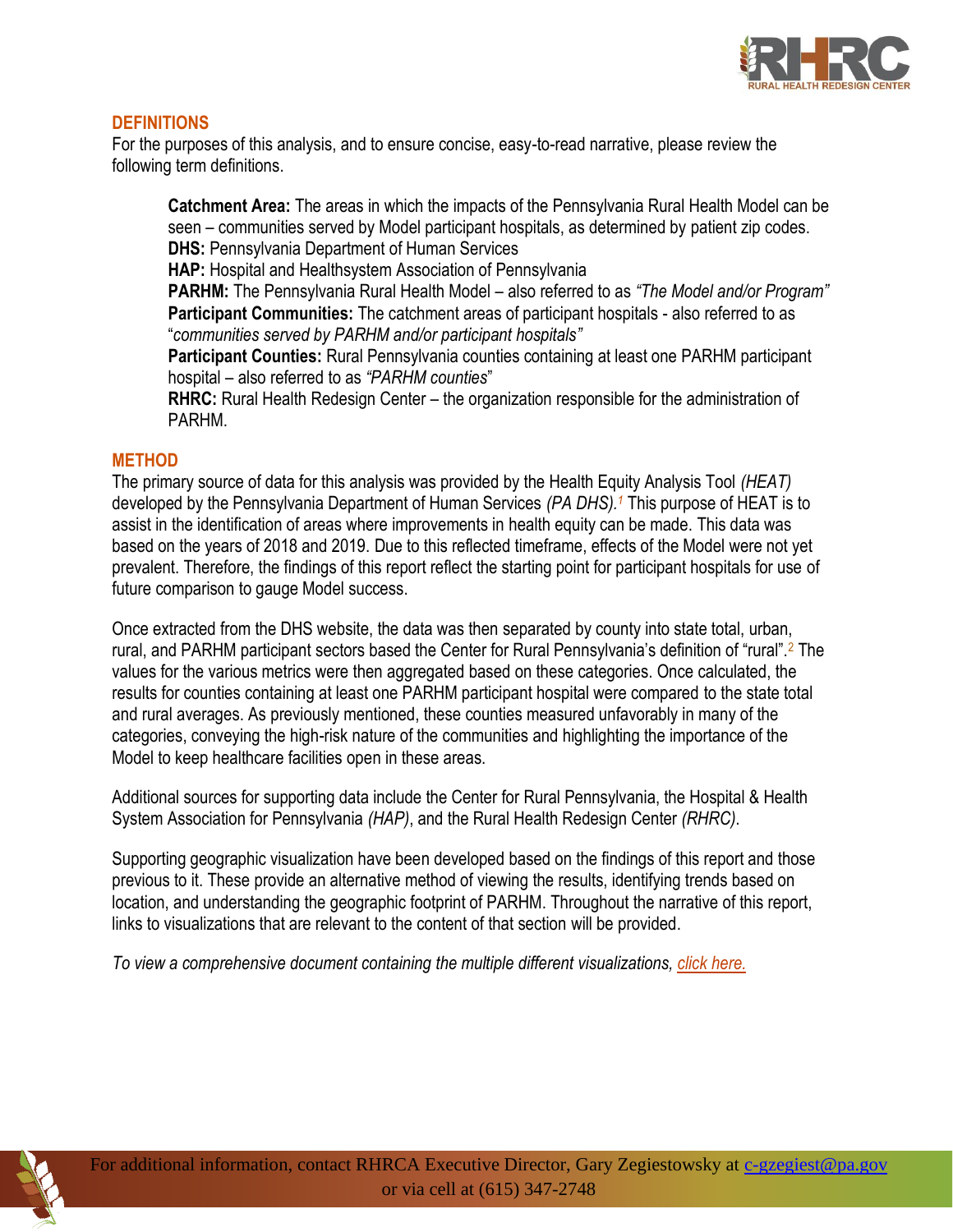

## **PARHM'S FOOTPRINT**

The Pennsylvania Rural Health Model *(PARHM)* is an alternative payment model designed to address the financial challenges faced by rural hospitals by transitioning them from fee-for-service to global budget payments. This model aligns incentives for providers to deliver value-based care and provides an opportunity for rural hospitals to transform the care they deliver to better meet community health needs.

The Model currently has eighteen participant hospitals which stretch across fifteen rural counties – *Figure 1*. According to data provided by the Center for Rural Pennsylvania regarding the catchment area of the PARHM, there are 1,338,459 people covered and impacted by the program.

*Map created using the definition of "rural" according to the Center for Rural P & PARHM Methodology*

#### **PARHM COUNTY BREAKDOWN**



Eligible Counties without Participants

The Center for Rural Pennsylvania previously provided the RHRC with demographic data based on zip codes of patients served by Model participant hospitals. Using this data, it was found that impacts of the PARHM could be seen across approximately 92% of the eligible Southwest region, 40% of the Northwest, and 33% of the Northeast - *[geographic visualization available](https://123rjwenterprisescom.sharepoint.com/sites/123RJWEnterprisesLLC/doh/Shared%20Documents/RHRCA/Current%20Projects/Population%20Impact%20Map_Description.pdf)*



*Figure 2: Data provided by the Center for Rural Pennsylvania*

These findings are further explored in the RHRC analysis "The Economic Impact of PARHM Participant Hospitals" which was derived from the findings of a study performed by HAP regarding the economic impact of Pennsylvania hospitals.<sup>3</sup>

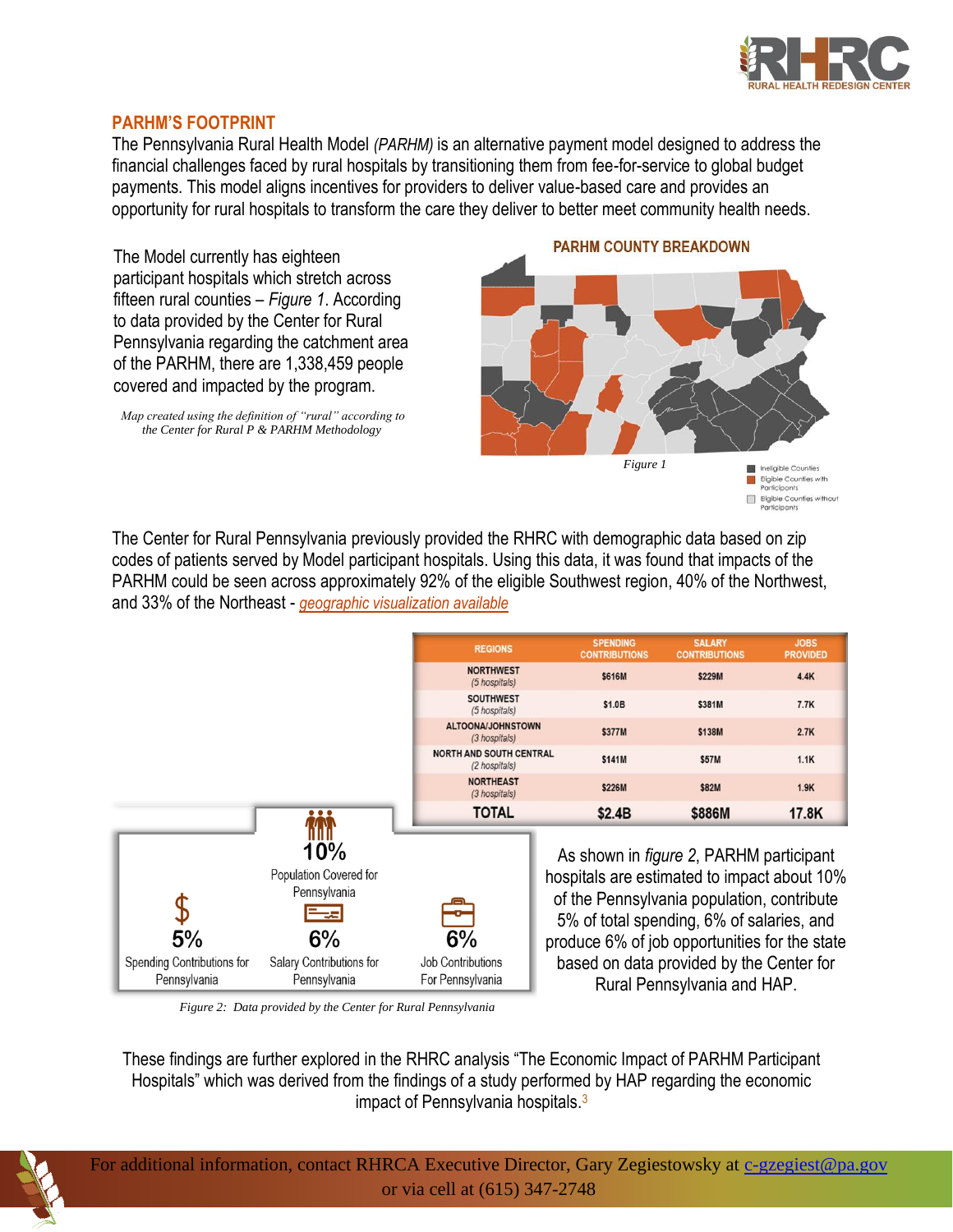

# **SOCIAL DETERMINENTS OF HEALTH**

As determined in the previously mentioned disparity study conducted by the RHRC<sup>4</sup>, many participant communities face large inequities compared to other urban and rural areas. This includes inflated unemployment rates, a greater population of disabled individuals, and higher poverty rates – *Figure 3.*

In summary, that study found that 100% of participant hospitals report unemployment rates for their communities above the rural average. In addition, twelve of the eighteen communities report high poverty rates and fourteen have a higher population of disabled individuals in comparison to the rural state average.



*Figure 3: Data provided by the Center for Rural Pennsylvania*

The DHS data used for this analysis provides additional insight into food insecurity rates and child poverty on a county level for these areas. With the understanding that high poverty rates often lead to an increase of food insecurity rates, it may come as no surprise that PARHM counties ranked high in both metrics.



In *figure 4*, both the food insecurity rate and number of food insecure persons in PARHM counties can be seen. Based on the results specific to children facing food insecurity, a closer look was taken into poverty and maltreatment rates specific to them - *[geographic visualization available](https://123rjwenterprisescom.sharepoint.com/sites/123RJWEnterprisesLLC/doh/Shared%20Documents/RHRCA/Current%20Projects/Poverty_Food%20Insecurity%20Map_Description.pdf)*



*Figure 5: Data provided by PA DHS*

As shown in *figure 4*, there are more food insecure children in counties where PARHM participants are located compared to other rural counties. This correlates to a higher maltreatment rate in these counties as shown in *figure 5*. In addition, it was found that the poverty rate for children under five years old is greater than the rural average in eleven of the fifteen participant counties - *[geographic visualization available](https://123rjwenterprisescom.sharepoint.com/sites/123RJWEnterprisesLLC/doh/Shared%20Documents/RHRCA/Current%20Projects/Child%20Poverty_Maltreatment%20Map_Description.pdf)*



For additional information, contact RHRCA Executive Director, Gary Zegiestowsky at [c-gzegiest@pa.gov](mailto:c-gzegiest@pa.gov) or via cell at (615) 347-2748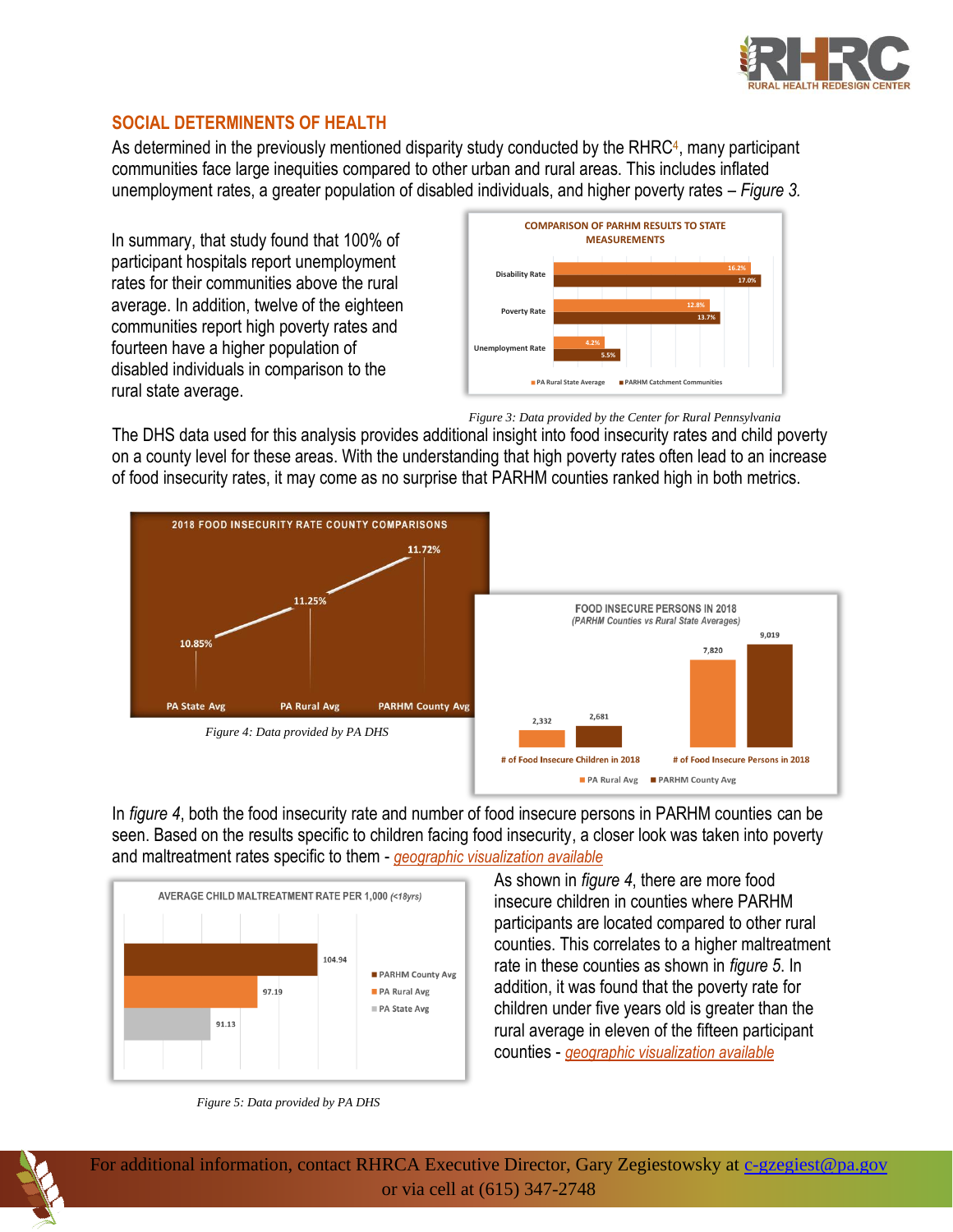

# **CLINICAL POPULATION HEALTH METRICS**

In addition to the social determinant of health data, DHS also provided information specific to clinical outcomes on the county level. Some of the metrics analyzed include overall health indexes, general death rates, and death rates by diagnosis.





As shown in *figures 6 and 7*, counties with at least one participant hospital are lower on both the population health and Medicaid index, meaning the health outcomes in these areas are worse in comparison to the rural and state averages - *[geographic visualization available](https://123rjwenterprisescom.sharepoint.com/sites/123RJWEnterprisesLLC/doh/Shared%20Documents/RHRCA/Current%20Projects/Dual%20Index%20Map_Description.pdf)*

In addition to the health indexes, the DHS data also provides insight into various death rates. It was found that in 60% of participant counties, the number of deaths of despair exceeded the rural state average, which accounts for the difference in averages shown in *figure 8*.

*(Deaths of despair are usually classified as a suicide, drug or alcohol overdose, or death resulting from a chronic liver disease)* 



*Figure 9: Data provided by PA DHS*

PARHM COUNTIES VS RURAL STATE AVERAGE DEATHS OF DESPAIR 329.72 317.72 PA Rural Avg **PARHM County Avg** 

*Figure 8: Data provided by PA DHS*

The death rate per 100,000 young adults is also significantly higher in PARHM counties – *figure 9*. In more than half of these counties this rate is higher than the rural average, with the highest county recording a rate of 1,412 deaths per 100,000 young adults – more than double that of the rural average.



For additional information, contact RHRCA Executive Director, Gary Zegiestowsky at [c-gzegiest@pa.gov](mailto:c-gzegiest@pa.gov) or via cell at (615) 347-2748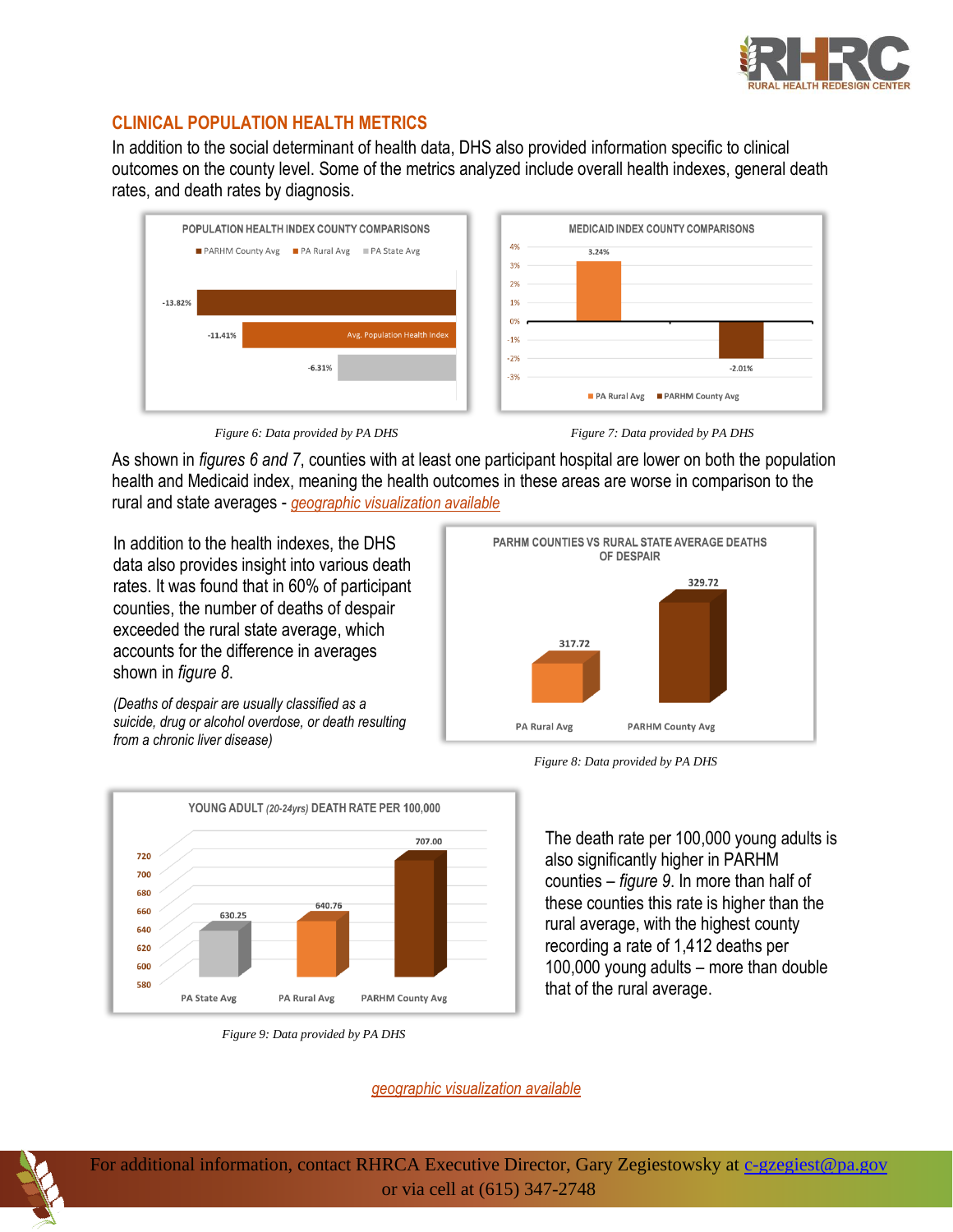

The DHS data also provided insights into the death rates for specific diseases in Pennsylvania counties. As shown in the following figures, counties with at least one PARHM participant measured unfavorably compared to the rural and state averages in all of the listed diagnoses.



*Figure 10: Data provided by PA DHS*

While some comparisons present smaller gaps between the different categories of counties, such as in the lung and colorectal cancer comparisons, the results of others were much more significant – i.e., druginduced, diabetes, and coronary heart disease death rates. After analysis, it was found that 73% of participant counties report drug-induced and cirrhosis death rates above the rural average.



*Figure 11: Data provided by PA DHS*

Interestingly, when comparing the percentage of adults diagnosed with diseases such as diabetes, there was less than a 1% difference between PARHM communities and the state and rural averages. Because the percentage of diabetes diagnosis in adults is close to average across all categories yet the death rates for this diagnosis are much greater in PARHM counties, it can be inferred that diagnosed individuals are dealing with additional health-issues escalating the severity of this disease or that there is a difference in the methods of treatment in these counties.

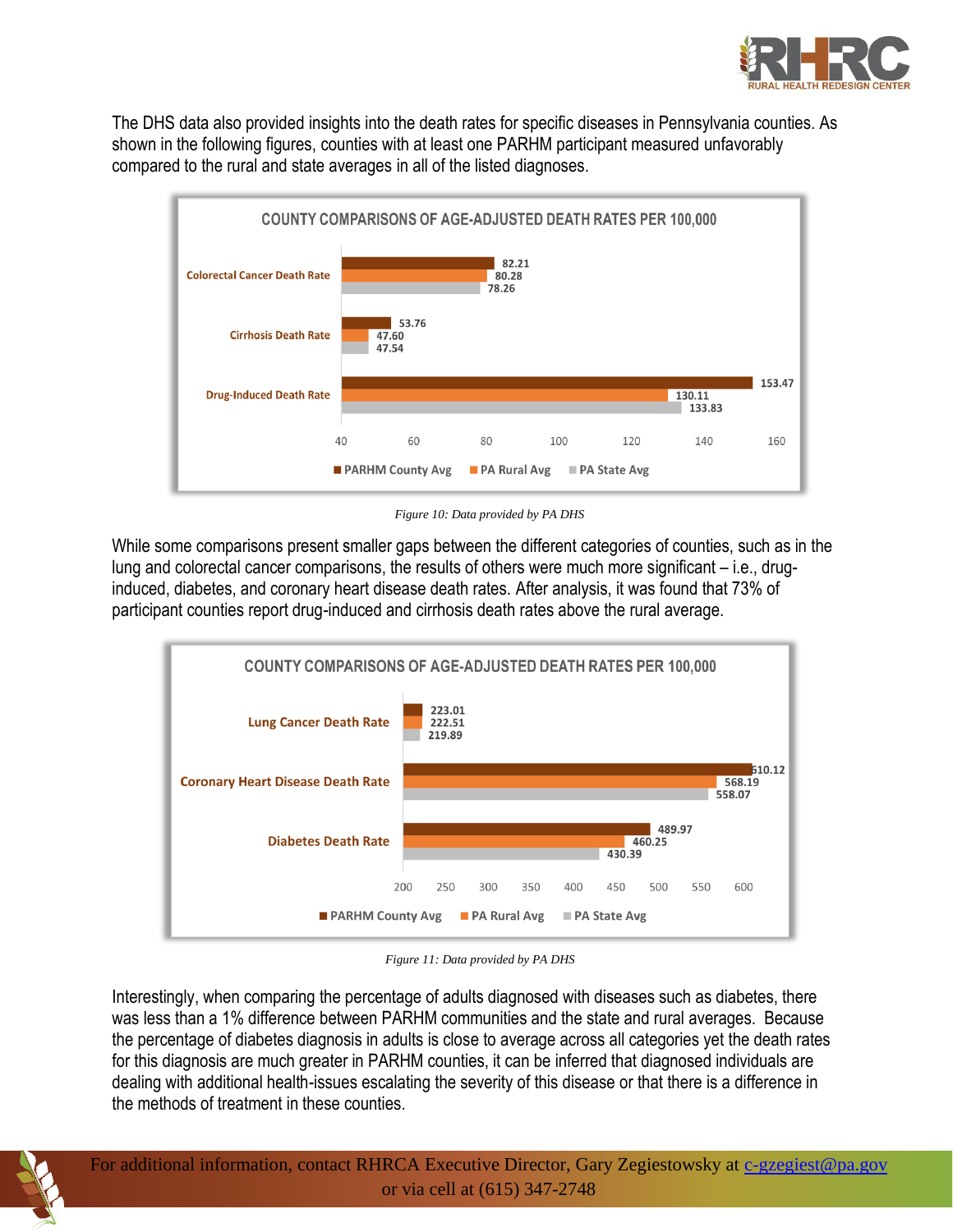

# **CONCLUSION**

Based on the various findings of this analysis and those prior, it is evident that the communities of PARHM participant hospitals face many disparities and poorer health outcomes. Individuals in these communities are more likely to be unemployed or disabled, and more likely to be living in poverty with increased levels of food insecurity. It is also likely that these individuals are dealing with poorer mental health which results in increased suicides and drug-related overdoses. In addition, while any disease diagnosis is serious, for individuals in these communities it comes with an increased risk of death. With all of this in mind, it is clear that these rural regions deserve a great deal of attention and should not be overlooked.

These findings make it evident that PARHM participants are serving some of the most critical communities across the state. The Model team is dedicated to keeping these rural facilities open as it is recognized that they are the cornerstone of many of their communities.

While the poorer health outcomes highlighted in this analysis were likely to be expected due to the critical condition of many social determinant of health factors, they are not to be accepted. PARHM leadership and participants have been taking significant strides to bridge the gaps of disparity in these communities. The information founded in this report specific to health outcomes and social determinants of health will be used to drive future decisions on transformation planning and improving health equity in their communities. Therefore, future assessments of similar nature will be conducted using these initial findings as comparisons to gauge the effectiveness of the transformation plan efforts and overall Model success.

While the goal of healthcare transformation is no easy feat, PARHM leadership is dedicated to the cause. However, it should be recognized that true transformation takes time, and the effects of the Model are just starting to be seen. Only by continuation of the Model will these communities be able to witness long-term, lasting results related to social determinants of health, clinical outcomes, and the improvement of overall population health.